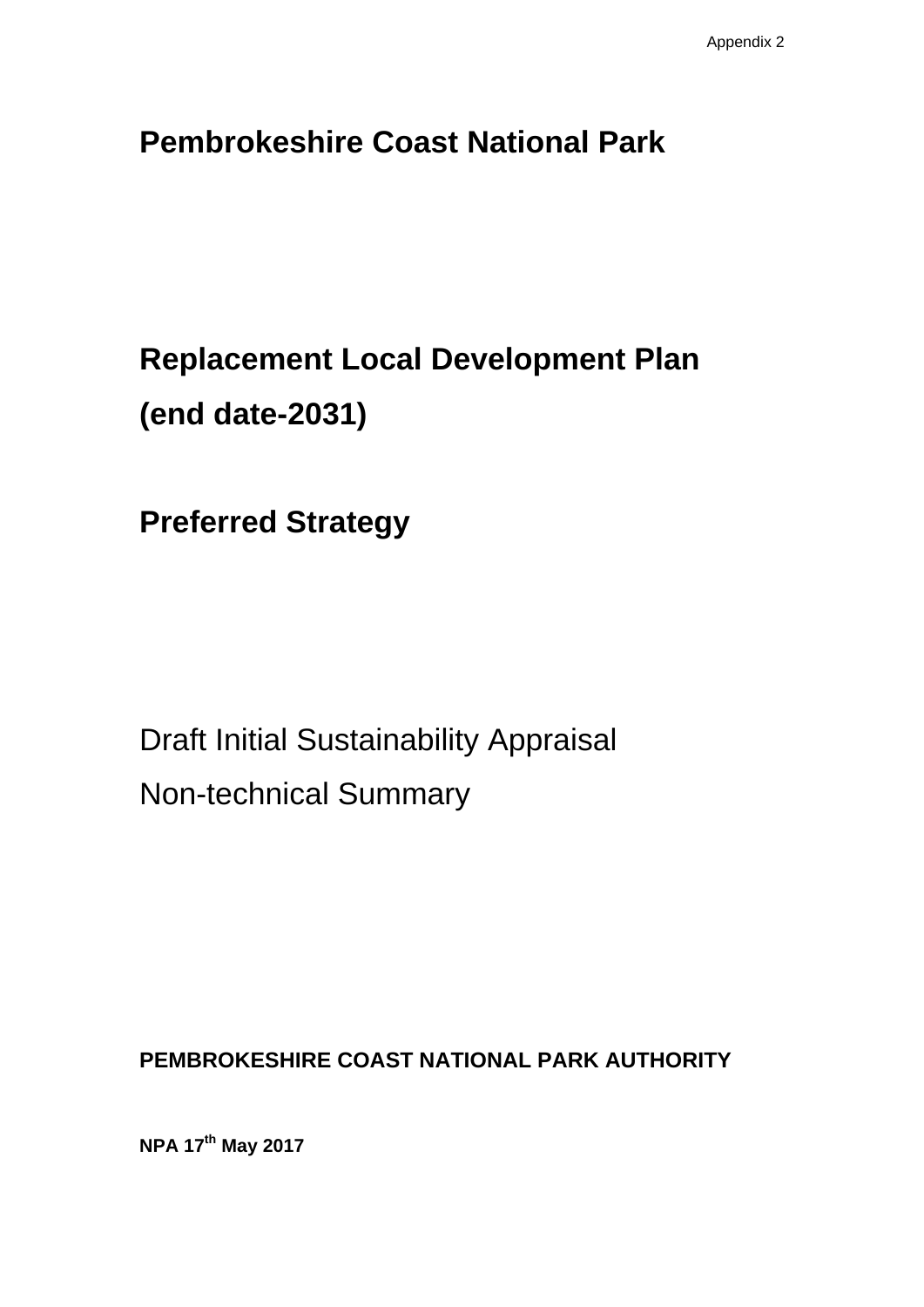#### Context

1.1European Directives and United Kingdom legislation require that land use plans produced by Local Planning Authorities are subject to an assessment of their sustainability and likely effect on the environment. This is to ensure that the Plan contributes towards the goal of sustainable development. The assessment forms part of plan making through processes typically referred to as *Sustainability Appraisal* and *Strategic Environmental Assessment* or a combination of the two. The sustainability of the Pembrokeshire Coast National Park Local Development Plan has been assessed through a process of Sustainability Appraisal incorporating a Strategic Environmental Assessment.

#### Sustainability Objectives

- 1.2For the purposes of the Sustainability Appraisal of the Pembrokeshire Coast National Park Replacement Local Development Plan Preferred Strategy, in accordance with guidance from the Welsh and United Kingdom Governments, sustainability is defined in terms of a sustainability framework made up of Sustainability objectives. These were subject to public consultation and are:
	- i. Economically viable agriculture and forestry sectors that are contributing to conserving and enhancing landscape, biodiversity and community well-being.
	- ii. Locate developments so as to minimise the demand for travel, especially by private car.
	- iii. Conserve and enhance landscapes, townscapes and seascapes, and all their components (including the built environment and archaeology) with reference to the special qualities of the National Park.
	- iv. Increase the number of residents and visitors taking part in physical forms of recreation (especially walking and cycling) and volunteering opportunities.
	- v. Increase the number of visitors using the National Park outside the peak visitor season.
	- vi. Manage the effects of climate change with particular reference to the risk of flooding; the effect on biodiversity; public health.
	- vii. Reduce factors contributing to climate change.
	- viii. Maximise the contribution of the limited opportunities for development to sustaining local communities.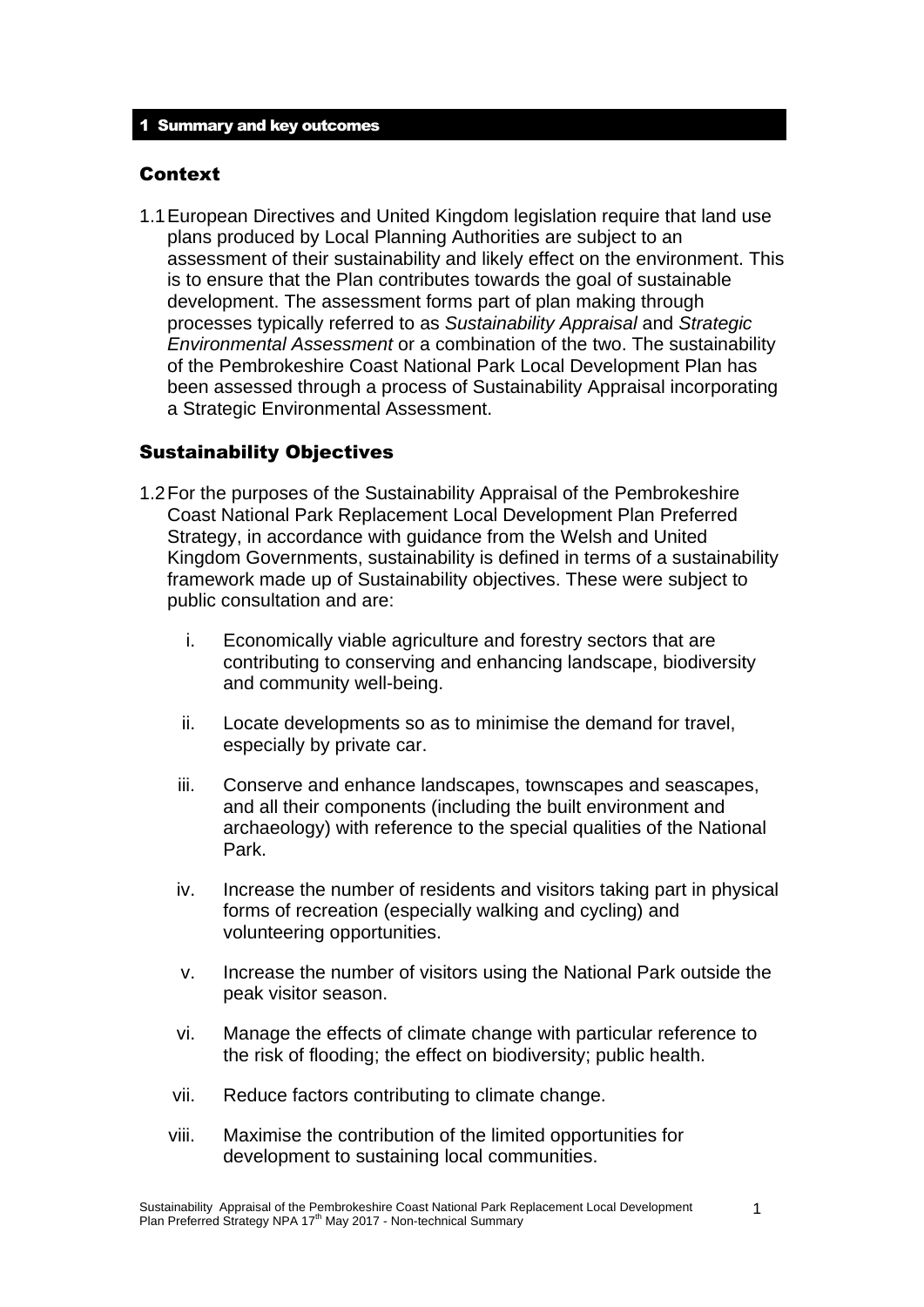- ix. Encourage access for all to the National Park, reflecting the social mix of society.
- x. Maintain the cultural distinctiveness of communities.
- xi. The adverse effects of minerals exploitation in the National Park decline from the present level and the potential biodiversity and landscape gains of former minerals sites are realised.
- xii. Reduce the negative impacts of waste.
- xiii. Community facilities (including health & social care facilities, social facilities and retail provision) continue to meet the needs of the National Park population
- xiv. Maintain and enhance biodiversity both within and outside designated sites
- xv. Promote sustainable use of, and maintain and enhance the quality of, inland and coastal waters.
- 1.3More information on the development of the Sustainability Objectives is included in section 4 of the Draft Initial Sustainability Appraisal Report.

### What would happen in the absence of the Local Development Plan

- 1.4Guidelines for Sustainability Appraisal and the Strategic Environmental Assessment Directive require that the appraisal includes a forecast of the likely sustainability outcomes in the absence of the Plan – the 'business as usual' scenario. Understanding the likely future evolution of the area in the absence of the Plan is important for determining the impact of the Plan. Also, if the Plan outcomes were forecast to be no better, or worse, than the business as usual scenario, this would provide a clear indicator that the Plan needed significant improvement.
- 1.5In forecasting the business as usual scenario it is first necessary to determine what that means. The absence of the Plan has been taken to mean a continuation of Adopted Local Development Plan, though as this Plan moves towards and passes its end date (2021), it is likely to become less relevant and useful, and decisions will need to be made according to National policy only (see Section 4, page 21 of the Draft Initial Sustainability Appraisal Report for the predicted sustainability effects).

## Appraisal of Local Development Plan Objectives, Policies and candidate sites

1.6Generally the objectives for the Local Development Plan are found to be compatible with the Sustainability Objectives. Sometimes some uncertainty remains because the Plan will not operate in isolation and it is not possible to determine how the factors that are the subject of the Plan objective will interact with the factors that are the subject of the Sustainability Objective in every circumstance.